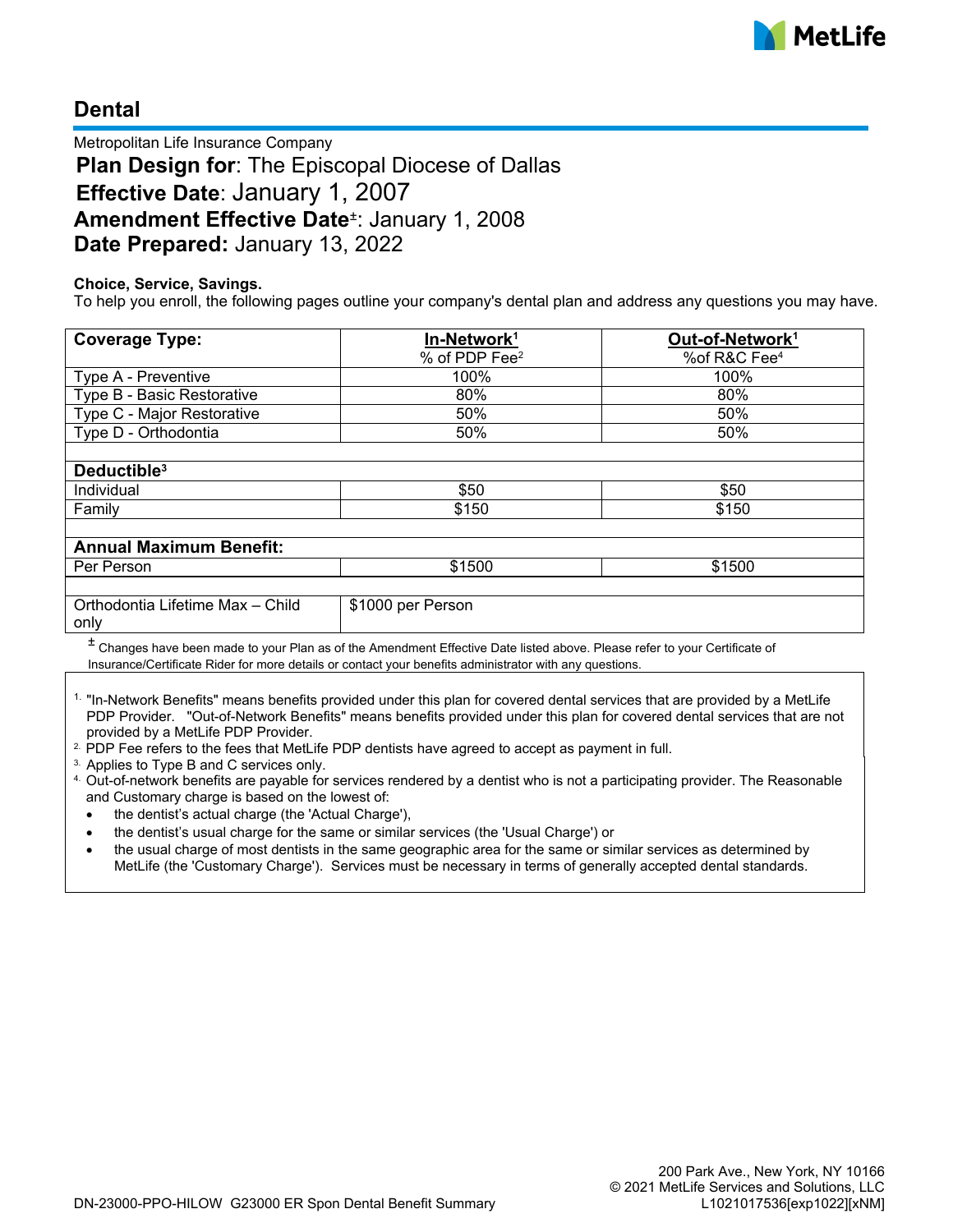## **List of Covered Services & Limitations\***

| <b>Type A - Preventive</b>            | How Many/How Often:                                                                                                                                                                          |
|---------------------------------------|----------------------------------------------------------------------------------------------------------------------------------------------------------------------------------------------|
| <b>Oral Examinations</b>              | Oral exams but not more than once every 6 months.                                                                                                                                            |
| X-rays                                | Full mouth X-rays: once every 60 months.<br>٠                                                                                                                                                |
| <b>Bitewing X-rays</b>                | Not more than 1 set every 6 months for Dependent Children under 19 years of age, no more<br>٠<br>than 1 set every 12 months for all other Covered Persons.                                   |
| Prophylaxis (cleanings)               | Cleaning of teeth (oral prophylaxis) but not more than once every 6 months.<br>٠                                                                                                             |
| <b>Topical Fluoride Applications</b>  | Topical fluoride treatment for a Dependent child under 19 years of age but not more than<br>٠<br>once in 6 months.                                                                           |
| <b>Sealants</b>                       | Sealants which are applied to non-restored, non-decayed, first and second permanent molars<br>٠<br>only, for dependents up to the age of 15, but not more than once per tooth in a lifetime. |
| Space Maintainers                     | Space Maintainers for dependent children to 19 years of age.<br>٠                                                                                                                            |
| <b>Emergency Palliative Treatment</b> |                                                                                                                                                                                              |

#### **Type B - Basic Restorative How Many/How Often:**

| Fillings                                           | Amalgam and Resin-based Fillings.<br>٠                                                                                                                                                                                                                          |
|----------------------------------------------------|-----------------------------------------------------------------------------------------------------------------------------------------------------------------------------------------------------------------------------------------------------------------|
| <b>Prefabricated Crowns</b>                        | Prefabricated stainless steel crowns but not more than once in any 60 month period.<br>٠                                                                                                                                                                        |
| Repairs of Dentures, Crowns, Inlays,<br>and Onlays | Simple Repairs of Cast Restorations.<br>$\bullet$                                                                                                                                                                                                               |
| Endodontics                                        | Root canal treatment, but not more than once in any 24 month period for the same tooth.<br>٠                                                                                                                                                                    |
| Periodontal Surgery                                | Periodontal surgery but no more than one surgical procedure per guadrant in any 36 month<br>$\bullet$<br>period.                                                                                                                                                |
| Periodontics                                       | Periodontal scaling and root planing, but not more than once per quadrant in any 24 month<br>$\bullet$<br>period.                                                                                                                                               |
| Periodontal Maintenance                            | Periodontal maintenance where periodontal treatment has been previously performed, but the<br>$\bullet$<br>total of covered periodontal maintenance treatments and the number of covered oral<br>prophylaxes will not exceed two treatments in a calendar year. |
| Relining and Rebasing                              | Relining and Rebasing of existing removable dentures but not more than once in 36 months.<br>٠                                                                                                                                                                  |
| Simple Extractions                                 |                                                                                                                                                                                                                                                                 |
| Oral Surgery                                       |                                                                                                                                                                                                                                                                 |
| Injections of Antibiotic Drugs                     |                                                                                                                                                                                                                                                                 |

| <b>Type C - Major Restorative</b> | <b>How Many/How Often:</b>                                                                                                                                                                                                                                                                                                                                                                                  |
|-----------------------------------|-------------------------------------------------------------------------------------------------------------------------------------------------------------------------------------------------------------------------------------------------------------------------------------------------------------------------------------------------------------------------------------------------------------|
| Crowns/Inlays/Onlays              | Replacement of crowns, inlays or onlays but not more than once for the same tooth in a 60<br>month period.                                                                                                                                                                                                                                                                                                  |
| <b>Bridges and Dentures</b>       | Replacing an existing removable denture or fixed bridgework if: it is needed because of the<br>loss of one or more natural teeth after the existing denture or bridgework was installed and<br>the denture or bridgework cannot be made serviceable; or it is needed because the existing<br>denture or bridgework can no longer be used and was installed more than 60 months prior to<br>its replacement. |
| General Anesthesia                | When dentally necessary in connection with oral surgery, extractions or other covered dental<br>$\bullet$<br>services.                                                                                                                                                                                                                                                                                      |
| Consultations                     | Consultations, but not more than twice in a 12 month period.                                                                                                                                                                                                                                                                                                                                                |

#### **Type D – Orthodontia**

- All dental procedures performed in connection with orthodontic treatment are payable as Orthodontia.
- Payments are on a repetitive basis.
- Benefit for initial placement of the appliance will be made representing 20% of the total benefit.
- · Orthodontic benefits end at cancellation of coverage

Where two or more professionally acceptable dental treatments for a dental condition exist, reimbursement is based on the least costly treatment alternative. If you and your dentist have agreed on a treatment that is more costly than the treatment upon which the plan benefit is based, you will be responsible for any additional payment responsibility. To avoid any misunderstandings, we suggest you discuss treatment options with your dentist before services are rendered, and obtain a pretreatment estimate of benefits prior to receiving certain high cost services such as crowns, bridges or dentures. You and your dentist will each receive an Explanation of Benefits (EOB) outlining the services provided, your plans reimbursement for those services, and your out-of-pocket expense. Actual payments may vary from the pretreatment estimate depending upon annual maximums, plan frequency limits, deductibles and other limits applicable at time of payment.

\* The service categories and plan limitations shown above represent an overview of your Plan of Benefits. This document presents many services within each category, but is not a complete description of the Plan. Please see your Plan description for complete details. In the event of a conflict with this summary, the terms of the certificate will govern.

Like most group benefits programs, benefit programs offered by MetLife contain certain exclusions, exceptions, waiting periods, reductions, limitations and terms for keeping them in force. The certificate of insurance sets forth all plan terms and provisions, including all exclusions and limitations.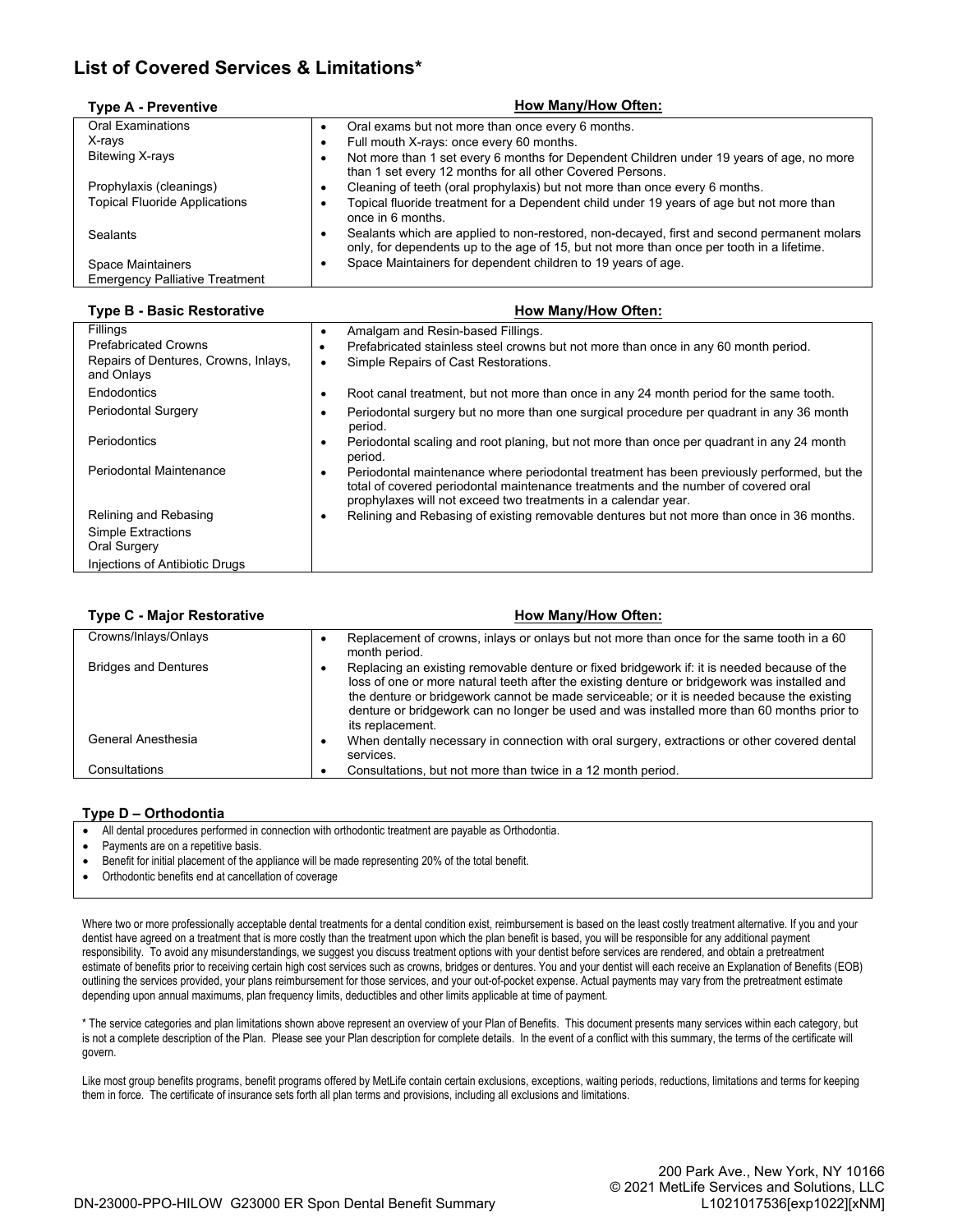# *The MetLife*â *Preferred Dentist Program (PDP) Exclusions*

### **The following expenses are not Covered Dental Expenses**

#### **x Services or Supplies…**

- related to teeth lost before dental benefits began or for congenitally missing natural teeth;
- received by a covered person before the dental expense benefits start for that person;
- which are covered by any worker's compensation laws or occupational disease laws;
- which are covered by any employer's liability laws;
- which an employer is required by law to furnish in whole or in part;
- received through the medical department or similar facility which is maintained by the covered person's employer;
- received by a covered person for which no charge would have been made in the absence of dental expense benefits for that covered person;<sup>2</sup>
- $-$  for which a covered person is not required to pay;<sup>1</sup>
- which are not necessary, according to generally accepted dental standards, or which are not recommended or approved by a dentist;
- which do not meet generally accepted dental standards, including experimental treatment;
- received as a result of dental disease, defect, or injury due to an act of war, or warlike act in time of peace, which occurs while the dental expense benefits for the covered person are in effect;
- which are provided by any other plan which the employer (or an affiliate) contributes to or sponsors.<sup>2</sup>
- **x** Services not performed by a dentist except for those of a licensed dental hygienist which are supervised and billed by a dentist and which are for cleaning and scaling of teeth or fluoride treatments.
- **x** Cosmetic surgery or supplies. However, any such surgery or supply will be covered if it otherwise is a covered dental expense; it is required for reconstructive surgery that is incidental to or follows surgery that results from a trauma, an infection or other disease of the involved part; or is required for re-constructive surgery because of a congenital disease or anomaly of a dependent child that has resulted in a functional defect.
- **x** Replacement of a lost, missing or stolen crown, bridge or denture.
- **x** Repair or replacement of an orthodontic appliance.
- **x** Adjustment of a denture or a bridgework which is made within six months after it is installed by the same dentist who installed it.
- **x** Any duplicate appliance or prosthetic device.
- **x** Use of materials or home health aids, to prevent decay, such as toothpaste or fluoride gels, other than the topical application of fluorides.
- **x** Instruction for oral care such as hygiene or diet.
- **x** Periodontal splinting.
- **x** Charges by a dentist for completing dental forms.<sup>2</sup>
- **x** Charges for broken appointments.<sup>3</sup>
- **x** Temporary or provisional restorations.
- **x** Temporary or provisional appliances.
- **x** Sterilization supplies.<sup>3</sup>
- **x** Services or supplies furnished by a family member.<sup>3</sup>
- **x** Treatment of temporomandibular joint disorders.
- **x** Implant Services.
- **x** Myofunctional therapy or correction of harmful habits.
- **x** Appliances or treatment for bruxism (grinding teeth), including but not limited to occlusal guards and night guards.

#### **In Maryland:**

x Services or supplies furnished as a result of a Referral prohibited by Section 1-302 of the Maryland Health Occupations Article. A prohibited Referral is one in which a Health Care Practitioner:

a. refers a covered person to; or

b. directs an employee or a person under contract with the Health Care Practitioner to refer a covered person to a Health Care Entity in which:

- a. the Health Care Practitioner; or
- b. the Health Care Practitioner's immediate family; or

c. both own a Beneficial Interest or have a Compensation Agreement.

For the purposes of this provision, the terms "Referral," "Health Care Practitioner," "Health Care Entity," "Beneficial Interest," and "Compensation Agreement" have the same meaning as provided in Section 1-301 of the Maryland Health Occupations

**1** In policies sitused in **MD,** these exclusions do not apply to Medicaid.

- **2** Not applicable in **MD**.
- **3** Not applicable in **FL, MD, NJ** and **TN**.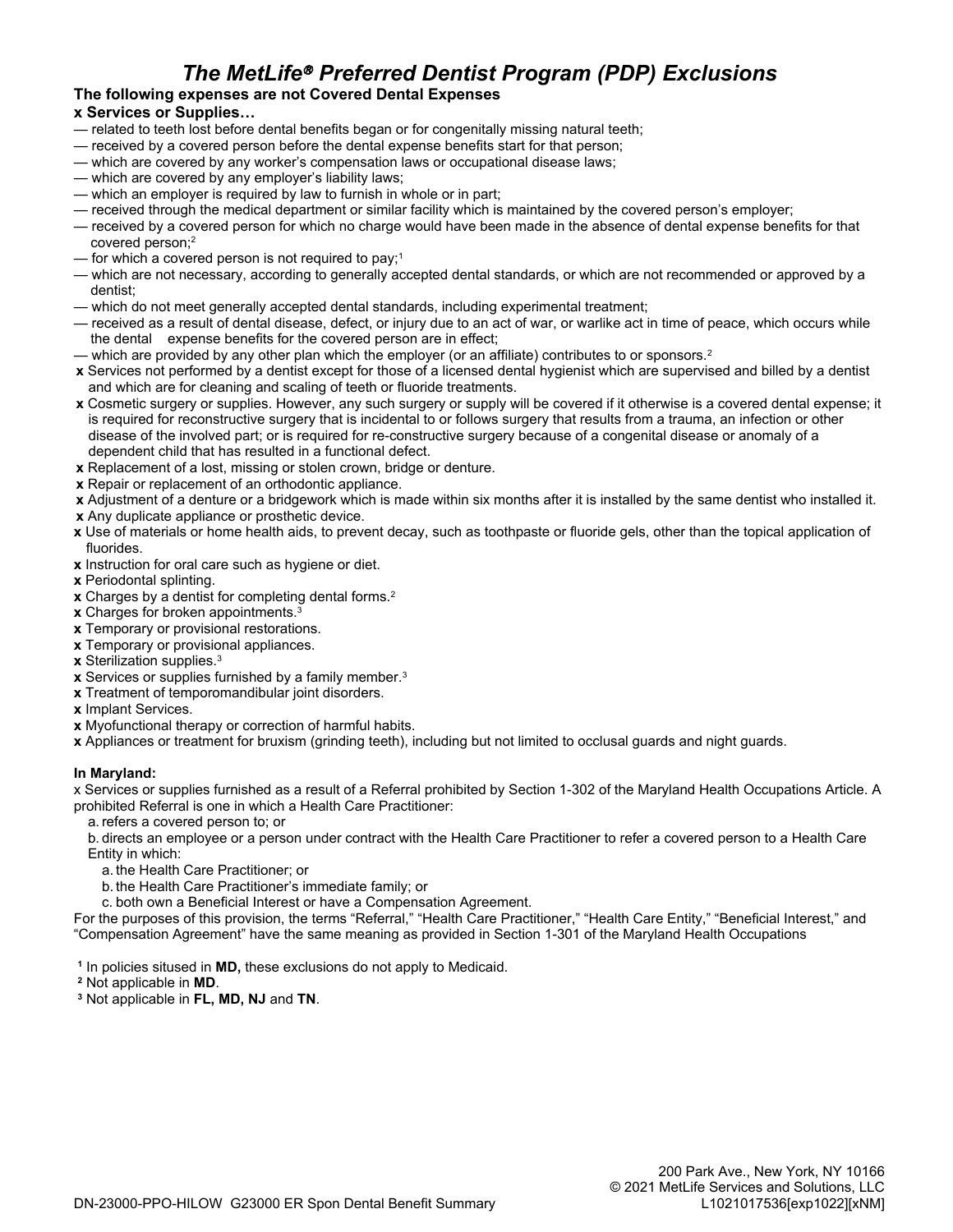### **Common Questions… Important Answers**

**Who is a participating Preferred Dentist Program (PDP) dentist?** A participating dentist is a general dentist or specialist who has agreed to accept MetLife's negotiated fees as payment in-full for services provided to plan participants. PDP fees typically range from 15-45%\* below the average fees charged in a dentist's community for the same or substantially similar services.

\*Based on internal analysis by MetLife.

**How do I find a participating PDP dentist?** There are more than 150,000 participating PDP dentist locations nationwide, including over 37,000 specialist locations. You can receive a list of these participating PDP dentists online at www.metlife.com/mybenefits or call 1-800-275-4638 to have a list faxed or mailed to you.

**What services are covered by my plan?** All services defined under your group dental benefits plan are covered. Please review the enclosed plan benefits to learn more.

**Does the Preferred Dentist Program (PDP) offer any discounts on non-covered services?** MetLife's negotiated fees with PDP (in-network) dentists may extend to services not covered under your plan and services received after your plan maximum has been met, where permitted by applicable state law. If you receive services from a PDP dentist that are not covered under your plan or where the maximum has been met, in those states where permitted by law, you may only be responsible for the PDP (innetwork) fee.

**May I choose a non-participating dentist?** Yes. You are always free to select the dentist of your choice. However, if you choose a dentist who does not participate in the MetLife PDP, your out-of-pocket expenses may be more, since you will be responsible to pay for any difference between the dentist's fee and your plan's payment for the approved service. If you receive services from a participating PDP dentist, you are only responsible for the difference between the PDP in-network fee for the service provided and your plan's payment for the approved service. Please note: any plan deductibles must be met before benefits are paid.

**Can my dentist apply for PDP participation?** Yes. If your current dentist does not participate in the PDP and you'd like to encourage him or her to apply, tell your dentist to visit www.metdental.com, or call 1-877-MET-DDS9 for an application. The website and phone number are designed for use by dental professionals only.

**How are claims processed?** Dentists may submit your claims for you which means you have little or no paperwork. You can track your claims online and even receive e-mail alerts when a claim has been processed. If you need a claim form, visit www.metlife.com/mybenefits or request one by calling 1-800-275-4638.

**Can I find out what my out-of-pocket expenses will be before receiving a service?** Yes. MetLife recommends that you request a pre-treatment estimate for services in excess of \$300. Simply have your dentist submit a request online at www.metdental.com or call 1-877-MET-DDS9. You and your dentist will receive a benefit estimate for most procedures while you're still in the office. Actual payments may vary depending upon plan maximums, deductibles, frequency limits and other conditions at time of payment.

**How can I learn about what dentists in my area charge for different procedures?** If you have MyBenefits you can access the Dental Procedure Fee Tool provided by go2dental.com where you can learn more about approximate fees for services such as exams, cleanings, fillings, crowns and more. Simply visit www.metlife.com/mybenefits and use the Dental Procedure Fee Tool to help you estimate the in-network (PDP fees) and out-of-network fees\* for dental services in your area.

\* Out-of-network fee information is provided by go2dental.com, Inc., an industry source independent of MetLife. This site does not provide the benefit payment information used by MetLife when processing your claims. Prior to receiving services, we recommend that you obtain pretreatment estimates through your dentist

**Can MetLife help me find a dentist outside of the U.S. if I am traveling?** Yes. Through international dental travel assistance services' you can obtain a referral to a local dentist by calling +1-312-356-5970 (collect) when outside the U.S. to receive immediate care until you can see your dentist. Coverage will be considered under your out-of-network benefits.\*\* Please remember to hold on to all receipts to submit a dental claim.

**\*** International Dental Travel Assistance services are administered by AXA Assistance USA, Inc. AXA Assistance is not affiliated with MetLife and any of its affiliates, and the services they provide are separate and apart form the benefits provided by MetLife. Referral services are not available in all locations.

\*\* Refer to your dental benefits plan summary for your out-of-network dental coverage.

**How does MetLife coordinate benefits with other insurance plans?** Coordination of benefits provision in dental benefits plans are a set of rules that are followed when a patient is covered by more than one dental benefits plan. These rules determine the order in which the plans will pay benefits. If the MetLife dental benefit plan is primary, MetLife will pay the full amount of benefits that would normally be available under the plan. If the MetLife dental benefit plan is secondary, most coordination of benefits provisions require MetLife to determine benefits after benefits have been determined under the primary plan. The amount of benefits payable by MetLife may be reduced due to the benefits paid under the primary plan.

**Do I need an ID card?** No, you do not need to present an ID card to confirm that you're eligible. You should notify your dentist that you participate in MetLife's PDP. Your dentist can easily verify information about your coverage through a toll-free automated Computer Voice Response system.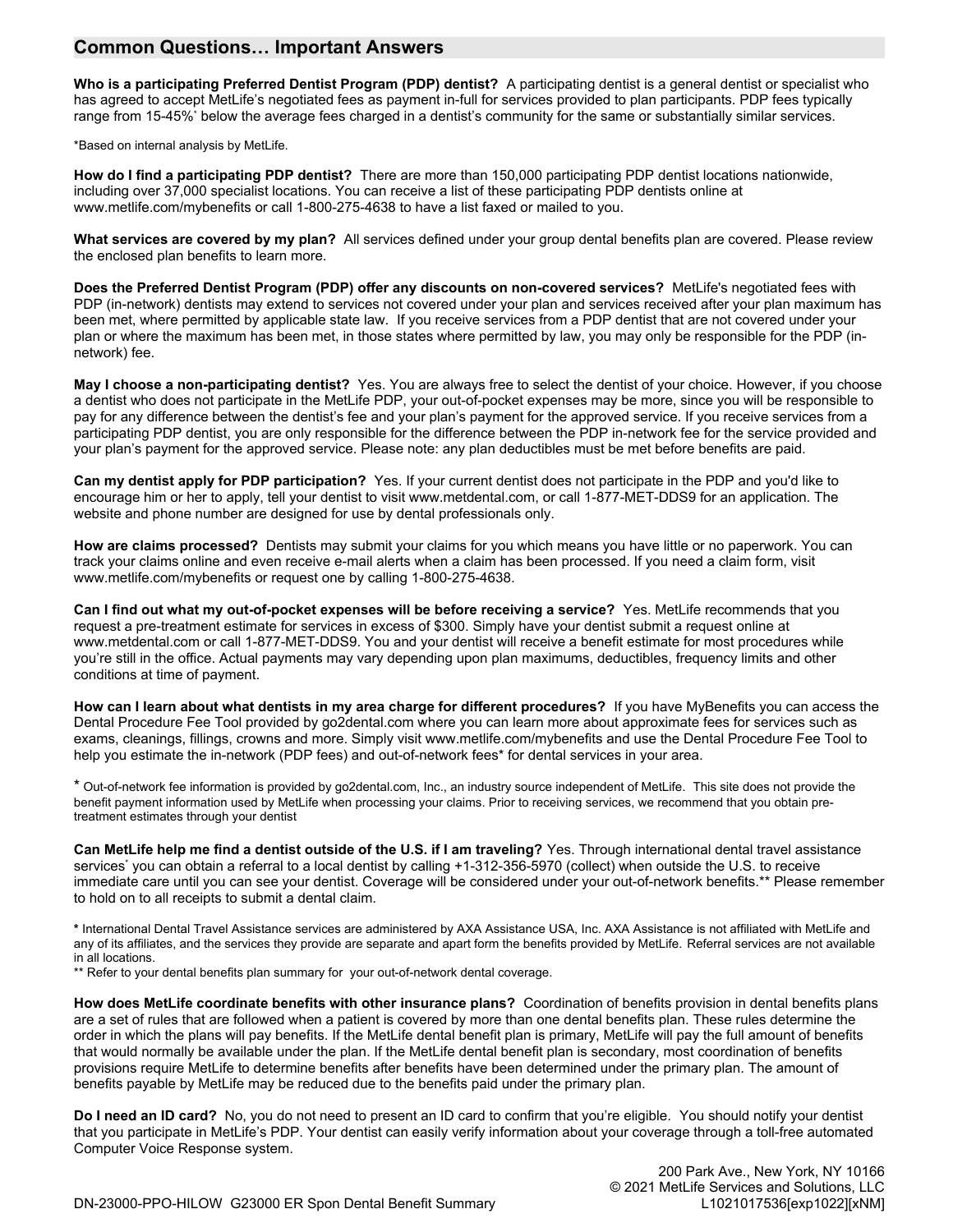**Do my dependents have to visit the same dentist that I select?** No, you and your dependents each have the freedom to choose any dentist.

#### **If I do not enroll during my initial enrollment period can I still purchase Dental Insurance at a later date?**

Yes, employees who do not elect coverage during their 31-day application period may still elect coverage later. Dental coverage would be subject to the following waiting periods.

- No waiting period on Preventive Services 24 months on Major Services<br>• 6 months on Basic Restorative (Fillings) 24 months on Orthodontia Se
- - $\bullet$  24 months on Orthodontia Services (if applicable)
- $\cdot$  12 months on all other Basic Services

Group dental insurance policies featuring the Preferred Dentist Program are underwritten by Metropolitan Life Insurance Company, New York, NY 10166.

Like most group benefit programs, benefit programs offered by MetLife and its affiliates contain certain exclusions, exceptions, reductions, limitations, waiting periods, and terms for keeping them in force. Please contact MetLife or your plan administrator for costs and complete details. Metropolitan Life Insurance Company, New York, NY 10166